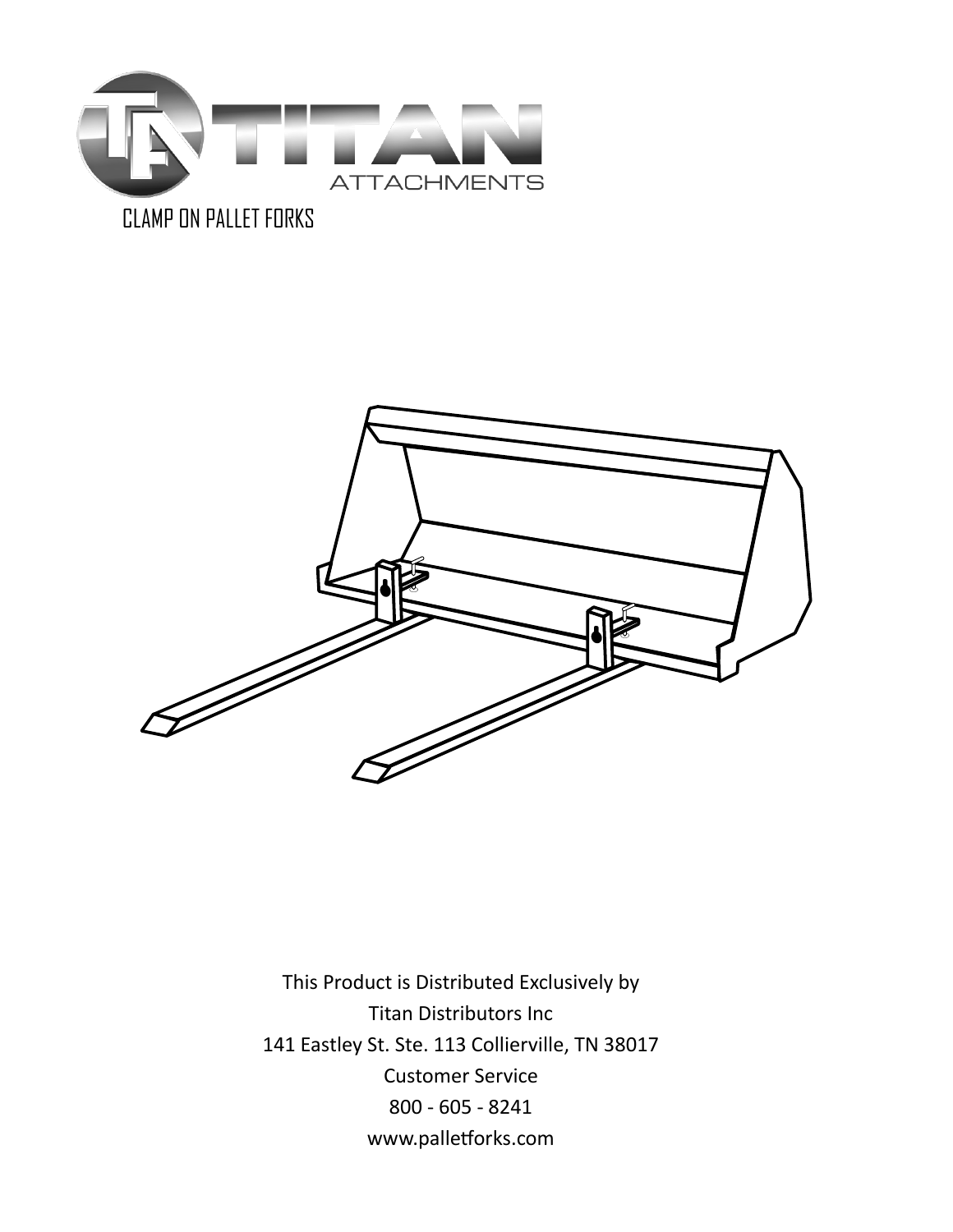#### **GENERAL SAFETY PRECAUTIONS**

#### **WARNING! READ MANUAL PRIOR TO INSTALLATION**



Improper installation, operation, or maintenance of this equipment could result in serious injury or death. Operators should read and understand this manual as well as the prime mover's manual thoroughly before beginning installation, operation, or maintenance. **FOLLOW ALL SAFETY INSTRUCTIONS IN THIS MANUAL.**

#### **KNOW YOUR EQUIPMENT**

Know your equipment's capabilities, dimensions, and operations before operating. Visually inspect your equipment before you start, and never operate equipment that is not in proper working order with all safety devices intact. Check all equipment to ensure it is properly installed and secured.

#### **WARNING! SAFELY OPERATE EQUIPMENT**



Do not operate equipment until you are completely trained by a qualified operator in how to use the controls, know its capabilities, dimensions, and all safety requirements. See your machine's manual for these instructions.

- Be sure the Clamp on Pallet Forks are full installed, clamp screws are in proper working order and clamped tightly to the bucket.
- In all instances, verify the load's weight prior to lifting. Never exceed the "maximum lift" capacity" of the Clamp on Forks or the machine.
- Lower the Clamp on Pallet Forks completely to the ground prior to dismounting from the machine. Understand and comply with the manufacturer's recommendations for dismounting and parking your machine.
- Always evenly load and secure pallets in such a way that they will not shift, tilt or fall.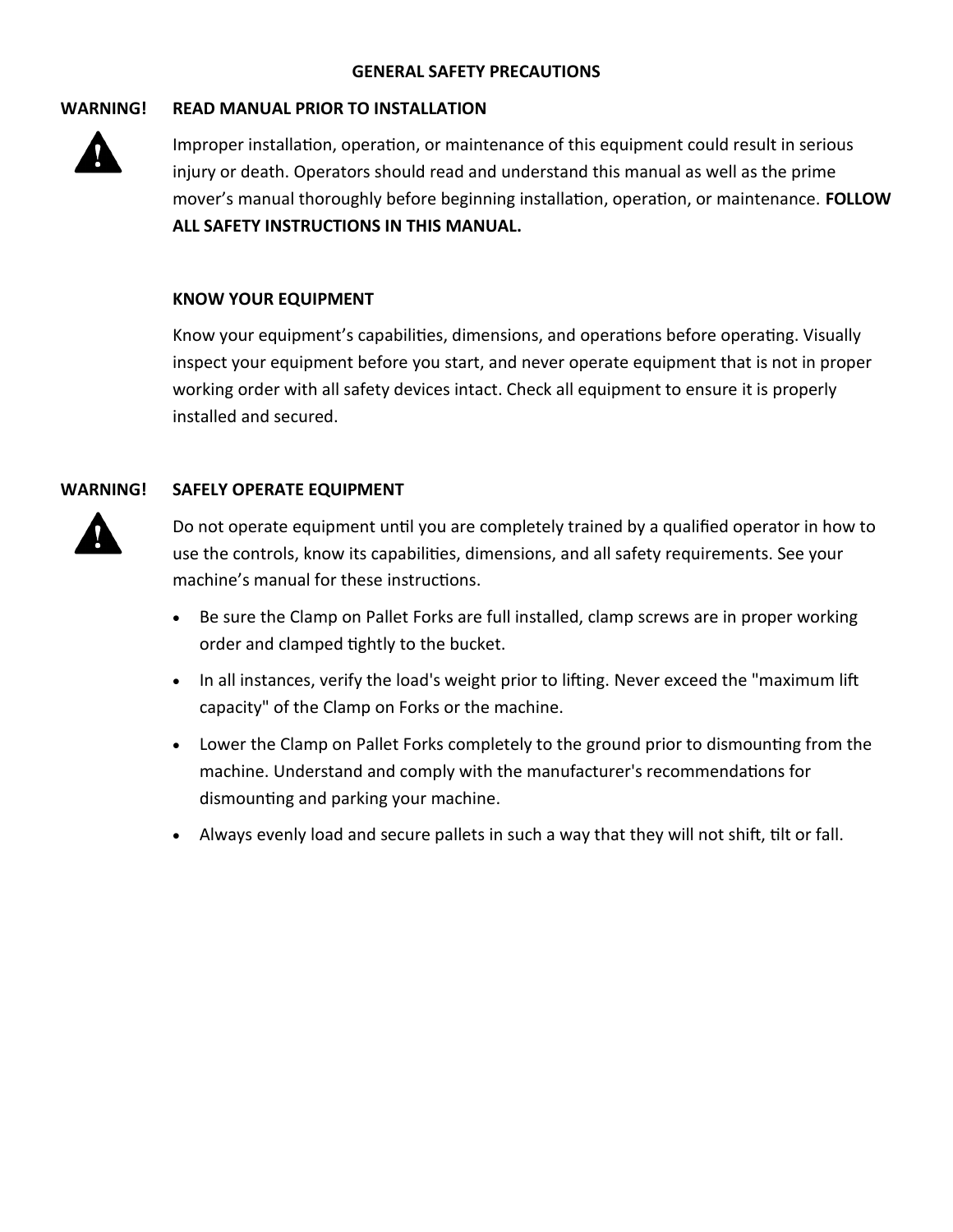### **NOTICE!**

- Misuse of the Pallet Forks can damage the forks and the bucket, and can cause bodily injury or death.
- Do not use Clamp on Pallet Forks for digging, pushing or pulling objects.
- It is recommended that all objects be secured and lifted on pallets. Unsecured loads can cause damage to the forks and/or bucket.
- Be sure that loads are evenly distributed and centered. Rated capacity is based on no more than 1/2 load per fork. Use the entire lifting area of the forks, and avoid lifting loads more than half-way out from the bucket. Lifting loads that are unevenly distributed, or using less than both fork's lifting area can cause damage to the forks and/or bucket.
- Keep load slightly tilted back to distribute weight towards the base of the forks.
- Do not lift loads that exceed the back height of the bucket.
- Backstops are highly recommended. They not only act as roll-back protection, but can also provide a reference point for the fork location on the bucket. Use a 2x4 at least 30" in length.

#### **OPERATING PALLET FORKS**

- Verify load weight, and confirm that it will no exceed lift capacity.
- Come to a complete stop prior to positioning the pallet forks at the correct height.
- Check for overhead obstructions
- Be sure the load is balanced, secure and not too high.
- Center the forks under the pallet to distribute the weight of the load evenly.
- Move forward under the load utilizing as much of the forks lift area as possible.
- Slightly tilt the load back.
- Safe traveling height is about 3-5 inches above the floor, and allows for maximum view.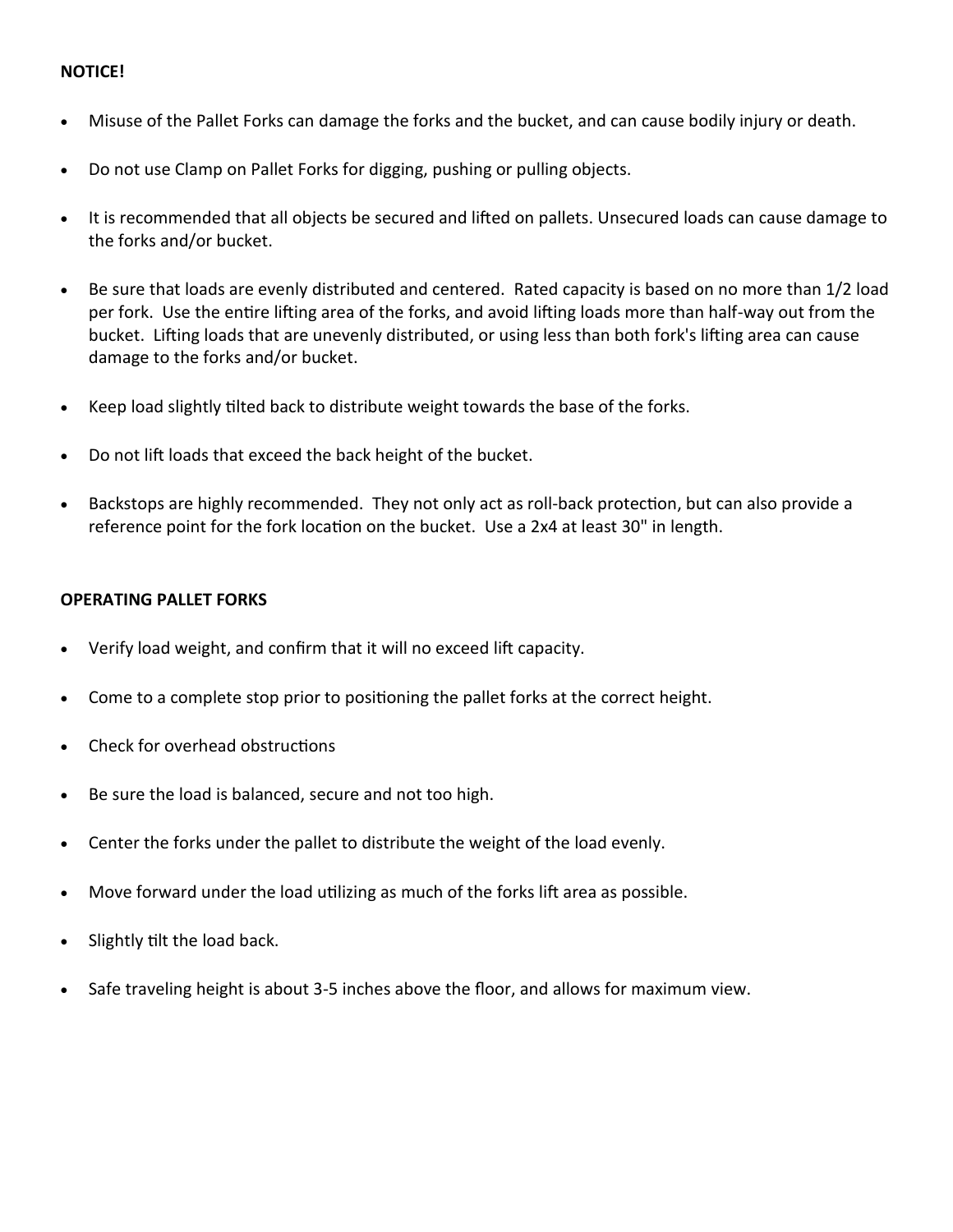#### **TRAVELING WITH A LOAD**

- Keep the forks low, just a few inches from the ground is best.
- If utilizing a backstop, slightly tilt the forks back to brace the load against the backstop.
- Be aware of everything around you. Avoid obstructions and always give pedestrians the right of way.
- Drive at a safe speed at all times. Take it easy around corners and avoid quick stops.
- Travel in reverse if the load obstructs your view.
- When possible, move straight up and down inclines, keeping the load on the "up-hill" side of the machine.
- Avoid adjusting the height of a load while in motion.
- Always be aware of changes in terrain. When working on inclines, declines, or on a hill-side, do not raise the load too high.
- Always use a "spotter" with heavier loads, or when the operator's view is obstructed. The spotter must be positioned at a safe distance from the load and machine.

#### **LOAD PLACEMENT**

- Slowly move load into position.
- Make sure load is square and straight.
- Always come to a complete stop before placing a load.
- Be sure load is tilted forward to level.
- Place load and relieve all weight from forks.
- Scan area and be sure no pedestrians or obstructions are behind you.
- Once load is settled, slowly back out.
- Do not turn machine until both forks have cleared the pallet.
- Lower forks to a safe traveling height before moving again. Three to five inches is best.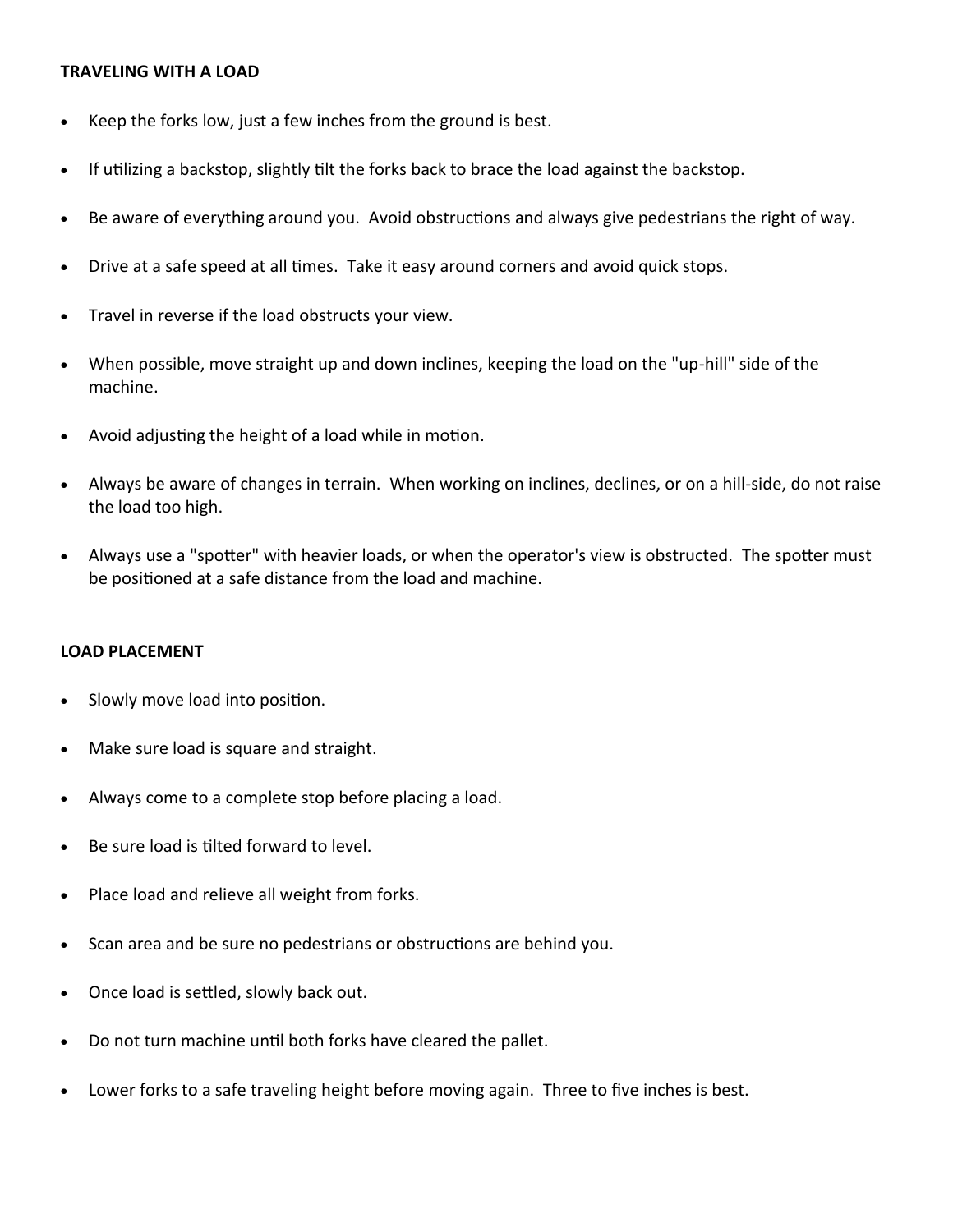#### **FORK MOUNTING**

- Set the bucket on blocks or raise with your machine.
- Attach the forks to the bucket and secure the clamps.



### **OPTIONAL STABILIZER BAR INSTALL (ADDITIONAL PURCHASE)**

- Adjust the width of the stabilizer bar using the bolt located on the cross bar.
- Position the stabilizer bar on the forks and secure by tightening the bolts on the outer side of the forks.

**NOTE: Stabilizer bars are not always necessary but are available as an option to provide maximum stability to your forks.**

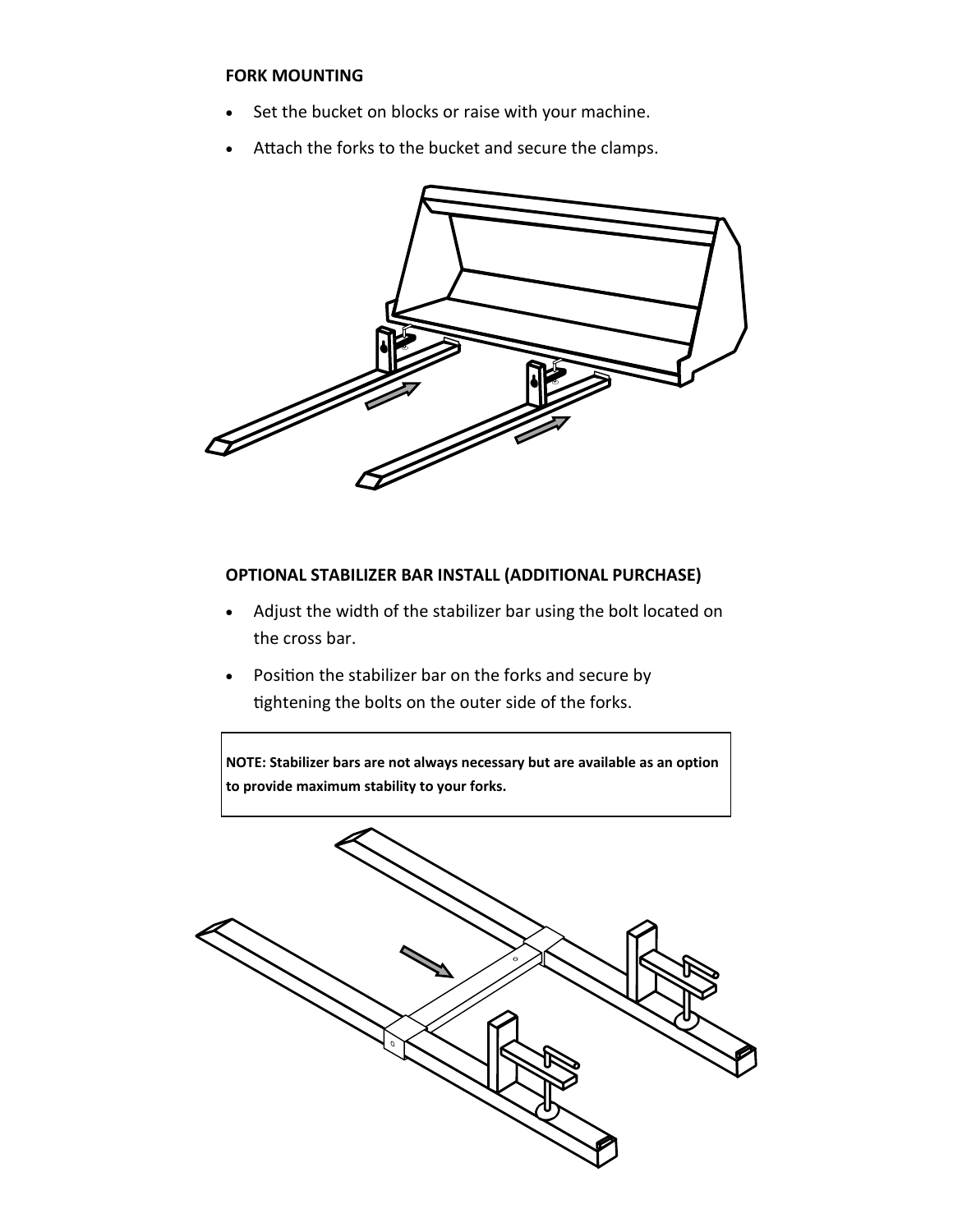## **OPTIONAL CHAIN INSTALL (LOCAL STORE PURCHASE)**

- Set the bucket on blocks or raise with your machine.
- Run a chain around the back side of your bucket and hook in the proper mounting holes located on the top and bottom of the fork and tighten with a ratchet binder.
- Repeat the above step with a separate chain when securing multiple forks.

**NOTE: Chains are not always necessary. However, inserts on the forks provide the option to utilize additional hardware to deliver extra support when moving heavy loads.**



## **OPTIONAL BACKSTOP INSTALL (LOCAL STORE PURCHASE)**

- Use a 2x4 that is at least 30 inches long for an upright backstop.
- The 2x4's used on the COFLW (1500lb) model will need to be cut to 2 6/8" width for the lower 7" length of the 2x4.
- The 2x4 backstops for the COFMD (4000lb) and COFHD (6000lb) model forks can be used without any width modifications.

**NOTE: Backstops are not always necessary. However, 2x4s can be utilized to provide optimal protection and stability when moving an unbalanced load.**

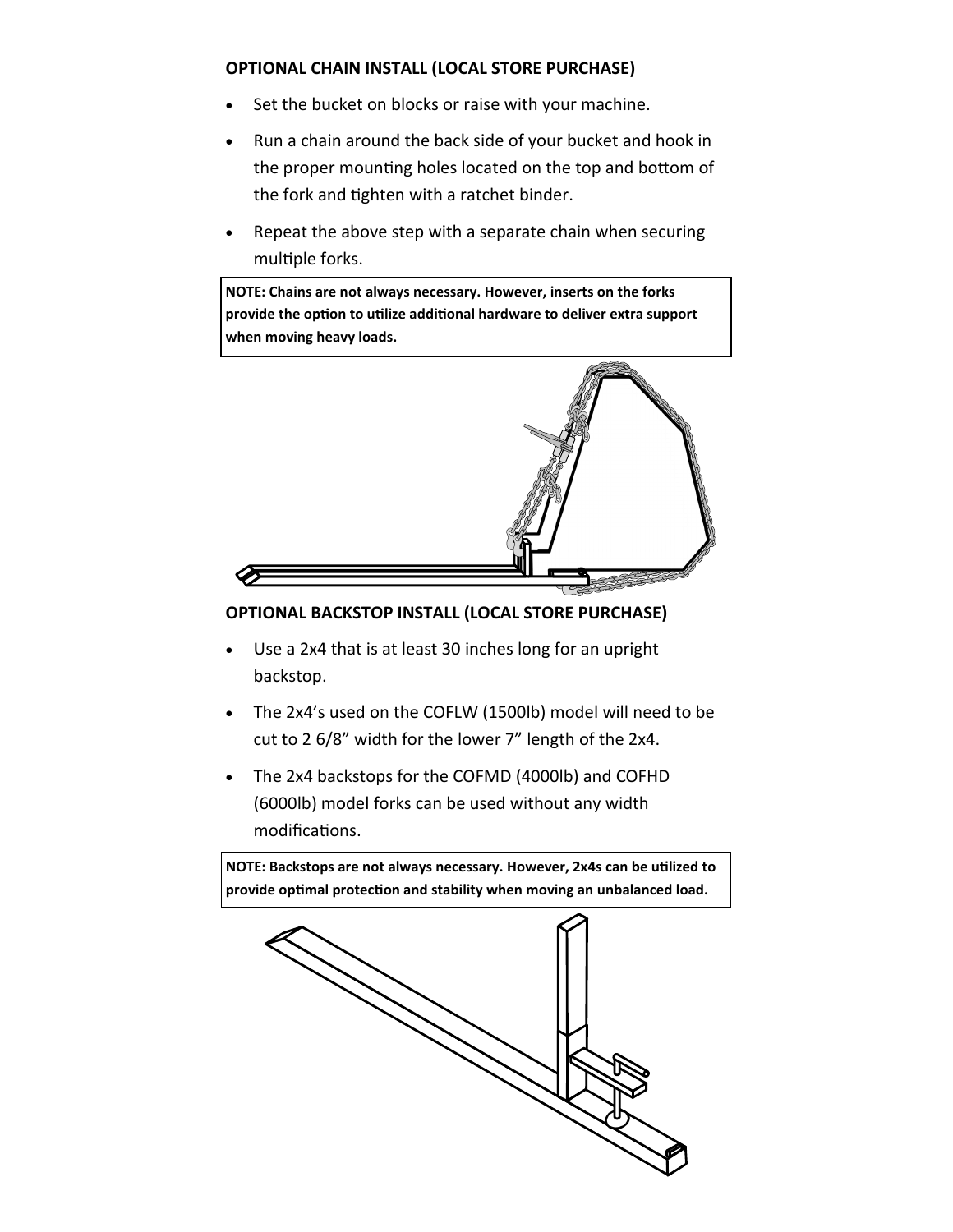# **TROUBLESHOOTING**

| <b>PROBLEM</b>         | <b>POSSIBLE CAUSE</b>       | <b>REMEDY</b>                     |
|------------------------|-----------------------------|-----------------------------------|
| Can't lift pallet      | Load exceeds lift capacity. | Reduce load on pallet             |
|                        |                             | Use alternate machine             |
|                        | Single fork overload        | Redistribute load weight evenly   |
|                        |                             | Secure with chains                |
|                        | <b>Bucket bending</b>       | Tighten clamps                    |
|                        |                             | Reduce load on pallet             |
|                        |                             | Use alternate bucket              |
|                        |                             | Shim under clamps with 1/2" steel |
|                        |                             | plate.                            |
|                        |                             |                                   |
| Rear tire slipping     | Tractor is too small        | Reduce load on pallet             |
|                        |                             | Use bigger machine                |
|                        |                             | Add weight to rear                |
|                        | Not enough traction         | Add weight to rear                |
|                        |                             | Check tire pressure               |
|                        |                             | Replace tires                     |
|                        |                             |                                   |
| Bent or damaged bucket | Pallet forks are loose      | Tighten clamps                    |
|                        |                             | Use shim plate                    |
|                        | Load is too heavy           | Lessen the load                   |
|                        |                             | Secure with chains                |
|                        | Bucket is in poor condition | DO NOT use bucket!                |
|                        | Single fork overload        | Spread the forks further apart.   |
|                        |                             | Redistribute load weight evenly.  |